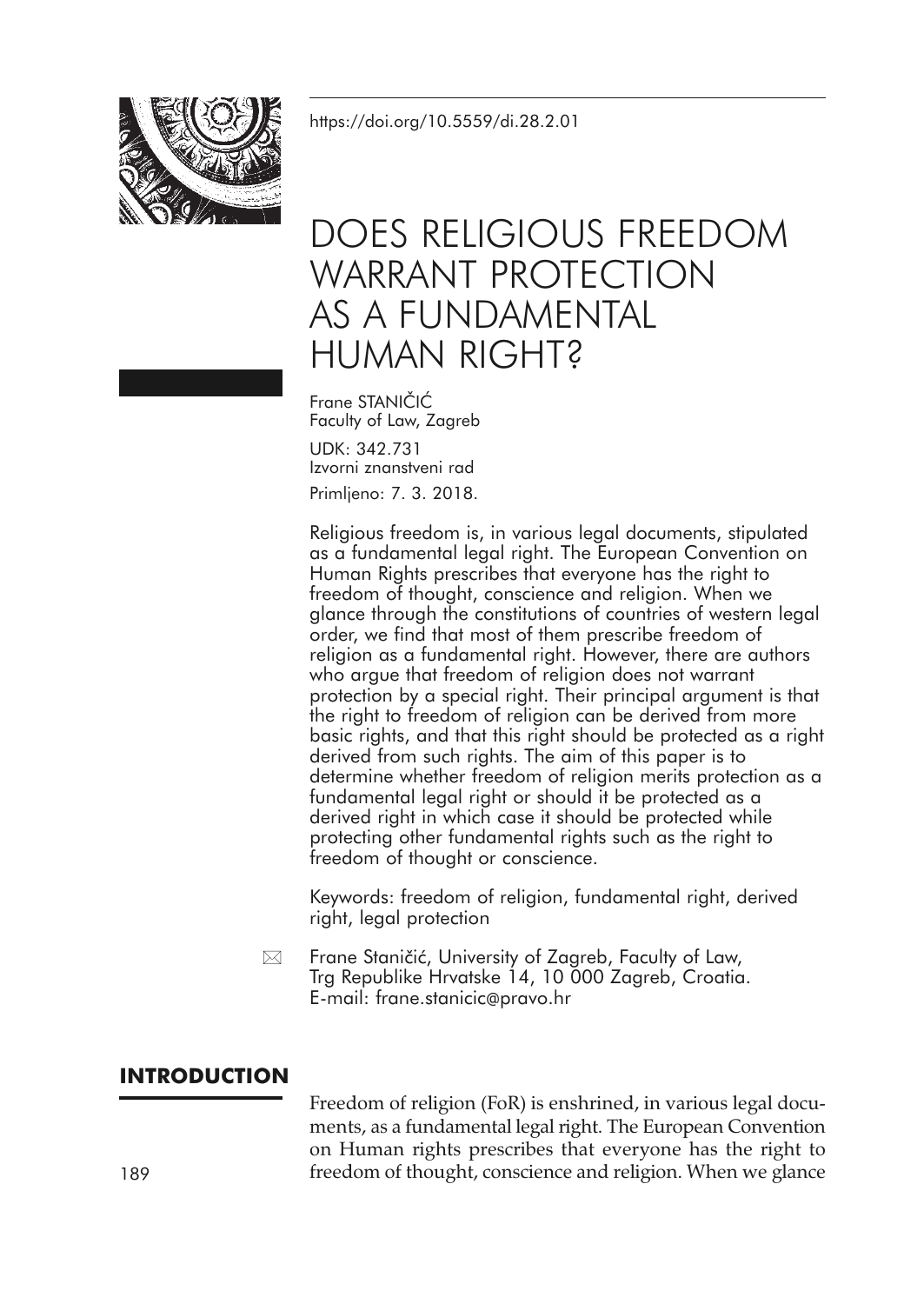STANIČIĆ, F.: DOES RELIGIOUS... through constitutions of countries of western legal order, we find that most of them prescribe freedom of religion as a fundamental right.

However, there are authors who argue that freedom of religion does not warrant protection by a special right. Their principal argument is that the right to FoR can be derived from other, more basic rights, and that this right should be protected as a right derived from such rights (Sapir & Statman, 2005; Himma, 2014; Leiter, 2008, 2013). Furthermore, the question of whether or not there should be a human right to FoR is debated in various papers (Smith, 1991; Tiedemann, 2015).

The aim of this paper is to determine whether freedom of religion merits protection as a fundamental legal right or should it be protected as a derived right in which case it should be protected while protecting other fundamental rights such as the right to freedom of thought or conscience. It represents a theoretical analysis which combines the use of philosophy of religion and legal science in order to illustrate how the questions of fundamental religious freedoms are dealt with in practice. First, I argue that FoR is a fundamental legal right. In the second part of the paper I present principle arguments *contra* and *pro* FoR as a FHR. The Discussion presents the main part of the paper in which I argue that FoR is a FHR, and that it cannot be derived from other FHRs.

#### **Freedom of religion as a fundamental legal right**

Religion has been designated as "the third great unifier of humankind, alongside money and empires" (Harari, 2014, p. 365). That is why there are many international legal documents on FoR. They have established a certain set of rules regarding FoR. One is entitled to manifest one's religion or belief. This means that religious teaching, including proselytism, is protected by FoR as has been confirmed by the European Court of Human Rights (ECtHR) (Kokkinakis v. Greece, 1993) which found that freedom of thought, conscience and religion is "one of the foundations of a democratic society. This freedom, in its religious dimension, is one of the most important elements that create the identity of believers and their conception of life, but it is also a precious tool of atheists, agnostics, sceptics and those who do not have any relation towards faith". This stance of the ECtHR was most vividly stressed in the 2011 *Bayatyan* judgement in which the ECtHR reiterated its doctrine under which the state must obtain the "role of a neutral and impartial organiser of expression of various religions, beliefs, and convictions, thereby contributing to public order, religious harmony and tolerance in a democratic society". Furthermore, FoR has its "mirror image" right that is not for-190 mally articulated anywhere (Evans, 2014, p. 532) – the right to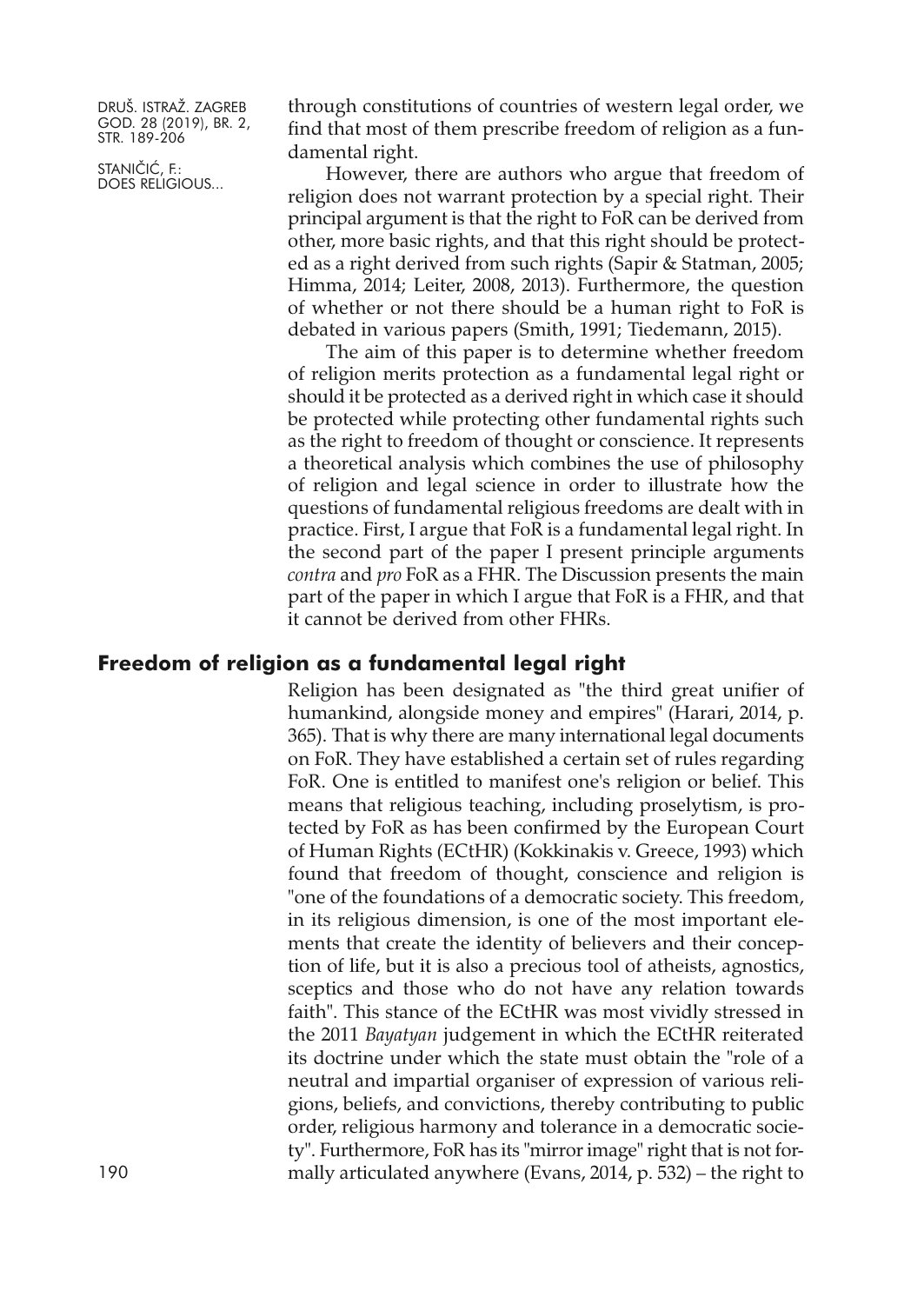STANIČIĆ, F.: DOES RELIGIOUS... be free from religion. It is truly difficult to think of any other "freedom-right" that has an "anti-right" of this nature associated with it in quite this fashion (Evans, 2014, p. 532).

"The contemporary understanding of religious liberties differentiates between three basic principles:

- 1) freedom of religious belief, which is considered absolute,
- 2) freedom of religious practice, which is subject to various limitations … and
- 3) nondiscrimination on the basis of religion" (Strong, 2015, p. 837).

It is considered that freedom of belief, as an absolute right, "is the most important aspect of religious liberty", and that its protection "has shifted over time from 'mere' toleration of diverse religious beliefs to a legal right" (Strong, 2015, pp. 847-848). The other two aspects are also important, but cannot exist without the freedom of religious belief. Since freedom of religious belief is absolute, the State does not have the right to force anyone to participate in religious practices. Furthermore, religious belief includes belonging to a religion. This means that we as people are free to choose whether or not we want to belong to a religion (religious belief). One's choice must not have negative consequences.

It is important to note that FoR is recognised not only as a legal right, but also as a moral right. I will use Sparer's definition of inalienable FHR to show what I believe to be a "fundamental right". "… certain fundamental human rights are inalienable. They exist regardless of whether or not they have been legally recognized. These rights … including the right to free religious expression; … are part of ourselves as human beings, … But certain fundamental human rights are inalienable, regardless of the arguments for legal recognition …. These rights are part of our potential, what we might be as living persons, … We cannot give these rights away … any more than we can give away a part of ourselves. We certainly can deny them to ourselves and to others. But when we do, we deny a part of ourselves and a part of others. We can act as if these rights do not exist; … if we stop expressing these parts of our humanity, we become 'alienated' ... We would be suppressing a piece of ourselves or acceding to the efforts of others to suppress us" (Sparer, 1984, pp. 512-513).

### **Principal arguments** *contra* **freedom of religion as a fundamental right**

As Dworkin puts it, "arguments from text, history, and policy are inadequate to justify a basic [constitutional] right" (Dworkin, 2013, p. 111). The main idea is that, regardless of whether or not it is considered "normal" to think of FoR as a FHR, it is 191 not enough to base one's argument in favour of this contention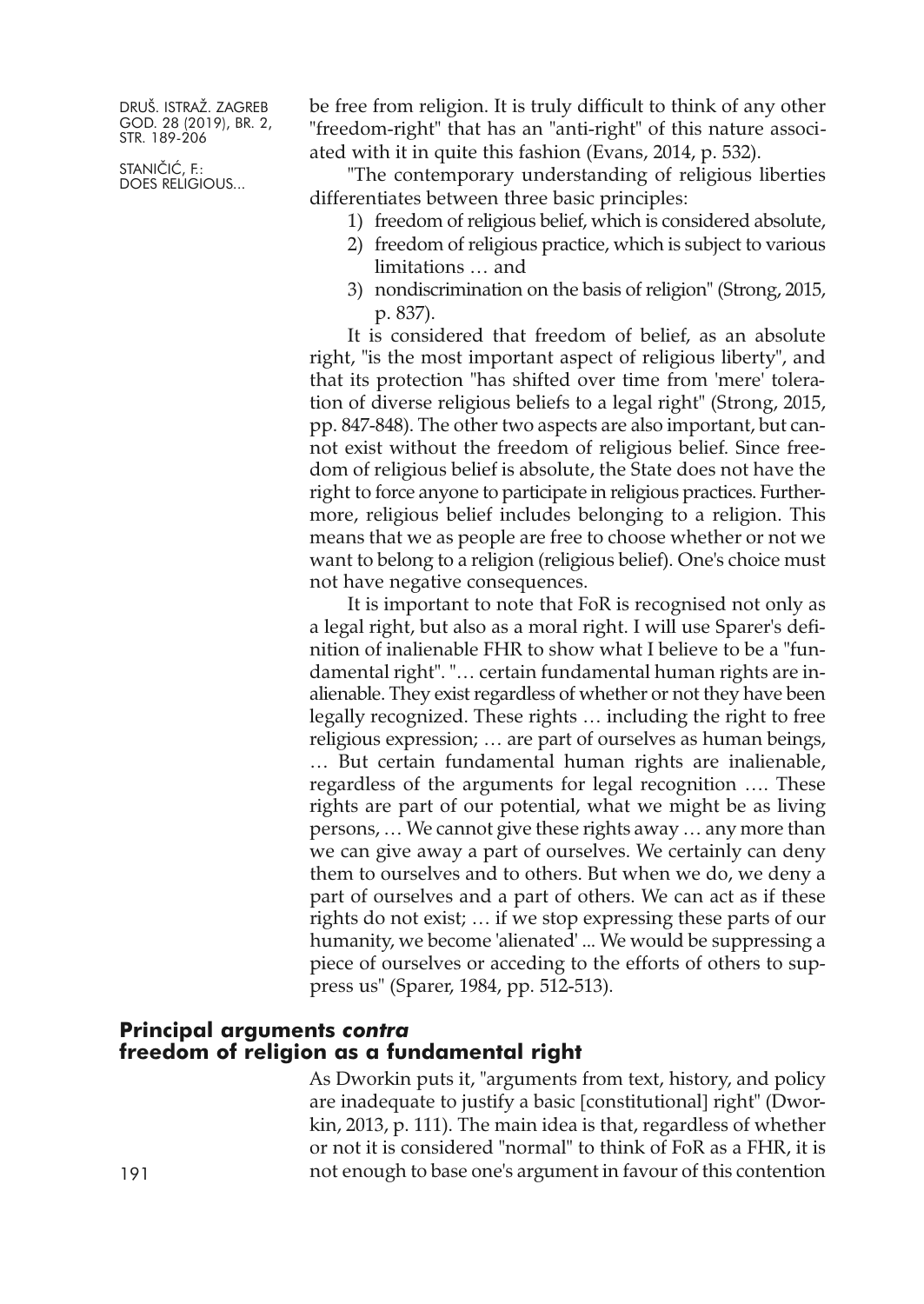STANIČIĆ, F.: DOES RELIGIOUS... on the fact that this is written in constitutions or various legal documents. Dworkin states that we must find a "principled justification for offering religion a right to special protection that is exclusive to theistic religions" (Dworkin, 2013, p. 117), which he finds "difficult, if not impossible" (Dworkin, 2013, pp. 110-116). FoR should be treated as a very general right to what we might call "ethical independence", but the government may limit that right for many other reasons, such as "to protect other from harm, or to protect natural wonders, or to improve general welfare" (Dworkin, 2013, pp. 130-131).

Sapir and Statman found that FoR can be justified as a separate category only if religion is considered worthy of special protection. However, awarding it a "separate status gives a religious conscientious clamant an advantage that does not sit well with the principle of equality". The problem is that if "law is concerned for the conscience of all people, then it respects all cultures and cannot award the religious conscience or culture a special status" (Sapir & Statman, 2005, p. 486). If we accept the idea of equality, it is impossible to grant FoR, "whether we take it as a branch of freedom of conscience or a branch of the right to culture, a special status within the framework of these rights" (Sapir & Statman, 2005, p. 487). In this respect, special protection of FoR violates the principle of neutrality toward religion as it should be protected under other rights.

Leiter stated that "there is no principled reason for legal or constitutional regimes to single out religion for protection; there is no moral or epistemic consideration that favours special legal solicitude towards beliefs that conjoin categorical commands with insulation from evidence" (Leiter, 2008, p. 26). Recently, Chiassoni stated that "special status" of FoR should be dismissed because "that is, indeed, a must for any coherent supporter of the constitutional state and liberal liberty of conscience" (Chiassoni, 2016, p. 30). Also, Chiassoni finds that, "unfortunately for theistic believers, however, from the standpoint of liberalism – the backbone axiology of the constitutional state – 'arguments *pro* the FoR' are by no means conclusive. In fact, they can be easily turned down." (Chiassoni, 2016, p. 31).

It is also said that states should not privilege religion over other ethical or moral codes "because religious beliefs are not the only beliefs that are strongly held and integral to a person's identity". Why would it then be appropriate to prefer one type of belief over other belief systems? Another issue is the fact that "focusing on religion *per se* primarily benefits organised faiths while ignoring more individualized belief sys-192 tems" (Strong, 2015, p. 880, 881). Another objection to FoR is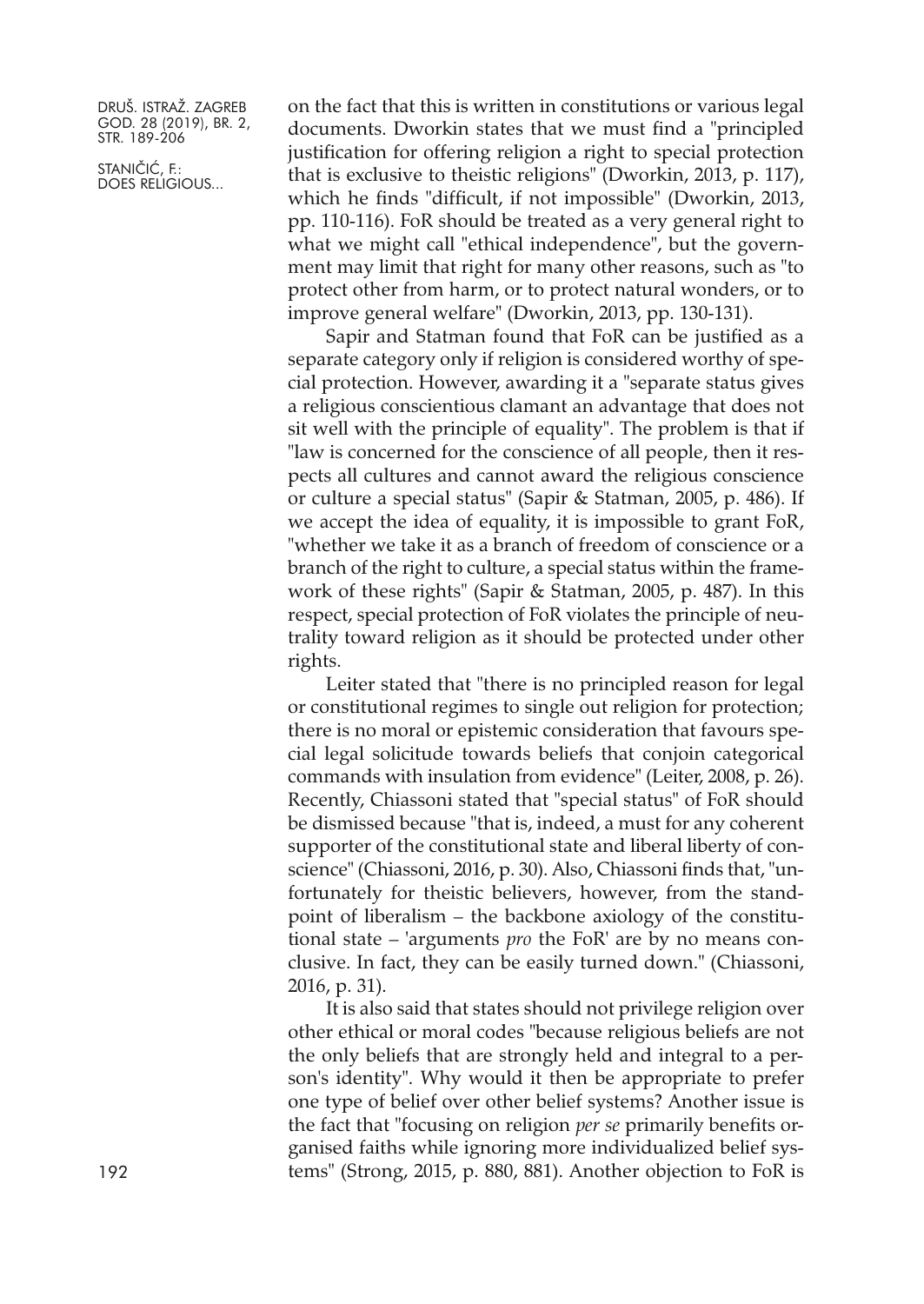STANIČIĆ, F.: DOES RELIGIOUS... that it allows for a sharp conflict between religious liberties and secular society, and that is why limits are necessary (Strong, 2015, p. 883; Strong, 2017, p. 84). For example, non-religious persons may feel insulted or uncomfortable if there is a visible religious symbol in educational or business premises.

Maybe the strongest objection is that FoR should not warrant protection as a FHR because it is a derived right. This means that it can be derived from or to say it better, protected by more basic FHRs. Therefore, FoR can make sense as a FHR only if it is not embraced by more widely framed freedoms, such as freedom of conscience, freedom of thoughts, free speech and free association (Tiedemann, 2015; Himma, 2014).

FoR can be seen as threefold – freedom of religious thought, freedom of religious practice and freedom from religious discrimination. Tiedemann finds that"freedom ofreligious thoughts and religious speech are embraced by the general human rights of freedom of thoughts and freedom of speech, and the right not to be forced to act contrary to religiously founded moral rules is embraced by the general human right to freedom of conscience." He finds that we have to recognise a human right to freedom of religious rites (Tiedemann, 2015, p. 83), therefore narrowing the FoR into one of its components – the right to perform religious rites.

Himma finds that FoR doesn't warrant special protection as a FHR as it is a fully derived right. In his opinion, it can be deduced from constitutional rights protecting free speech, thought, autonomy, conscience, and association. In Himma's words, "in order to justify protecting an interest with a special right to X, two conditions must be satisfied: (1) the relevant interest must arise uniquely from X; (2) the relevant interest must reach a certain level of value (i.e. must be sufficiently important); and (3) we must have some plausible reason to think that the relevant interest can actually be threatened by something in the world." (Himma, 2014, pp. 39-40).

One of Himma's principal arguments is that we have no reason to believe that any unique special interests of religious people can truly be harmed as it cannot be proved that God exists. If the existence of God cannot be proven, there cannot be any kind of punishment for actions that are contrary to religious beliefs – interests cannot be threatened. Even if we disregard this argument, Himma argues that "interests in free speech, belief, association and conscience warrant protection by the corresponding constitutional rights" (Himma, 2014, p. 40). Of course, Himma doesn't argue that FoR doesn't warrant any protection – he argues that it doesn't warrant protection of a special constitutional right. In his view, it can be protect-193 ed by a statutory right (Himma, 2014, p. 34).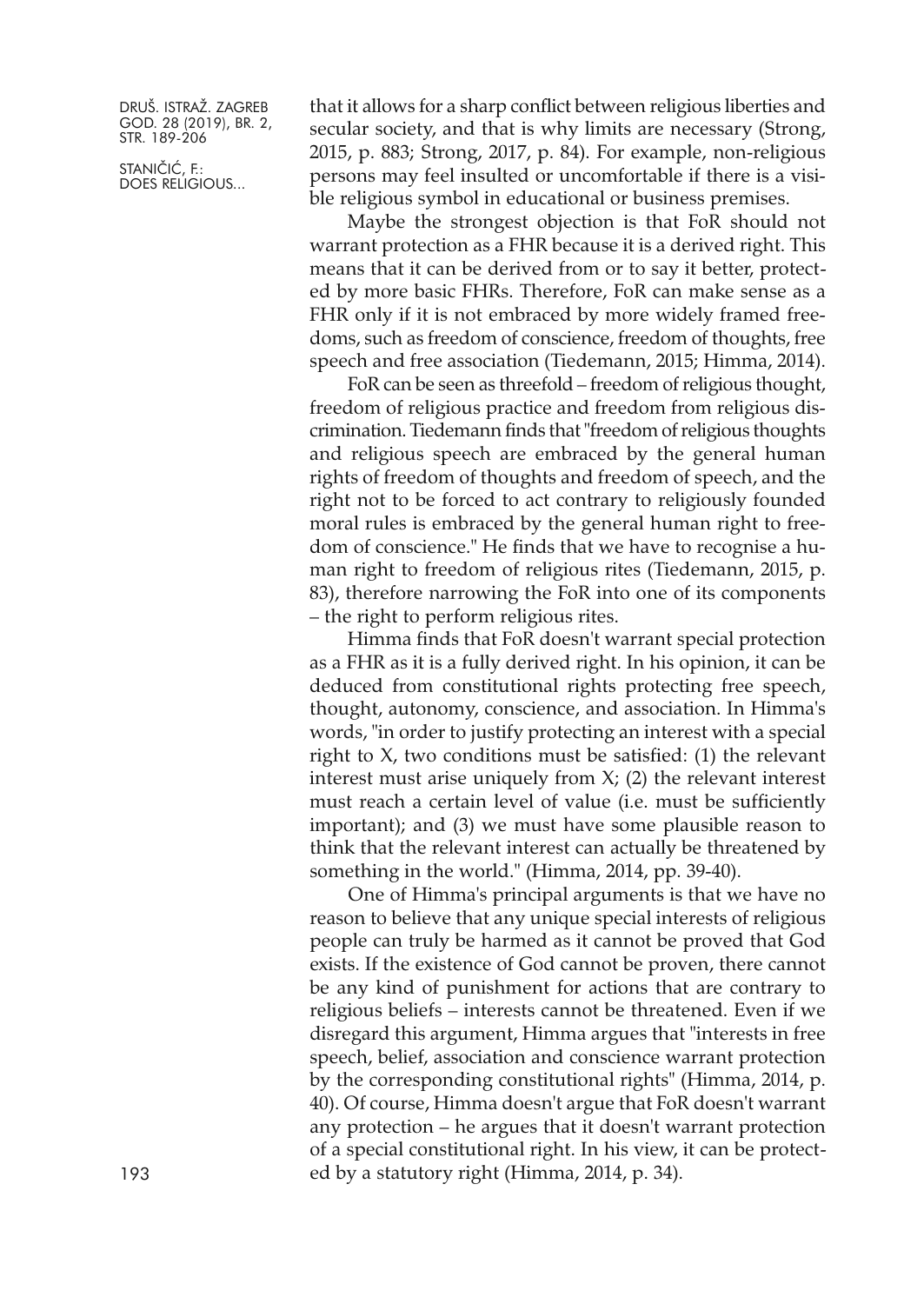## **Principal arguments** *pro* **the freedom of religion as a fundamental right**

According to some authors (Sapir & Statman 2005, p. 470) four justifications for the special protection of religion come to mind regarding the effect of violation of FoR:

- 1) it has a negative moral effect on society,
- 2) it has a negative effect on the average level of happiness,
- 3) it is a severe blow to the conscience and to the integrity of the religious individual,
- 4) it weakens religious culture.

Other authors find slightly different justifications for supporting religious liberty:

- 1) promotes civil peace,
- 2) minimises alienation,
- 3) furthers personal autonomy,
- 4) liberty promotes self-definition,
- 5) furthers the search for truth (Strong, 2015, p. 861).

Religious liberty leads to unity in a society, enhances peace. It promotes public good (Raz, 1986, pp. 198-199). It follows that interfering in the freedom of religion leads to diminishing peace, antagonises the society and reduces the level of happiness in a society. Interfering with FoR leads to strife in a society and social conflict (Finke, 2013; Grim & Finke, 2011). Therefore, these authors clearly deduce that FoR should be protected as a FHR.

Ample argumentation *pro* the freedom of religion as a FHR can be found in the practice of the ECtHR as it has been interpreting the European Convention, especially in the context of our contemporary society (Tulkens, 2014, p. 509). Within its practice, FoR became an essential right of considerable importance (Overview, 2013, p. 1). ECtHR justified its actions by stating that FoR "is one of the foundations of a democratic society. The pluralism indissociable from a democratic society, … depends on it" (*Bayatyan v. Armenia* 2011, para. 118), and is "necessary to maintain true religious pluralism, which is vital to the survival of a democratic society" (para. 122, *Manoussakis and Others v. Greece* 1996, para. 44, *Metropolitan Church of Bessarabia and Others v. Moldova* 2001, para. 119).

ECtHR firmly established FoR as a FHR, thereby protecting various beliefs, including convictions and philosophies. In this way, ECtHR has achieved protection not only for "traditional and long-established religions …, but also to other forms of religious movements … as well as to wide range of philosophical beliefs" (Tulkens, 2014, p. 513). It should be noted that "the history of Europe is littered with examples of extreme religious intolerance and, indeed", the Convention "was conceived in the immediate aftermath of the persecution and 194 genocide of the adherents of one religion, Judaism, in the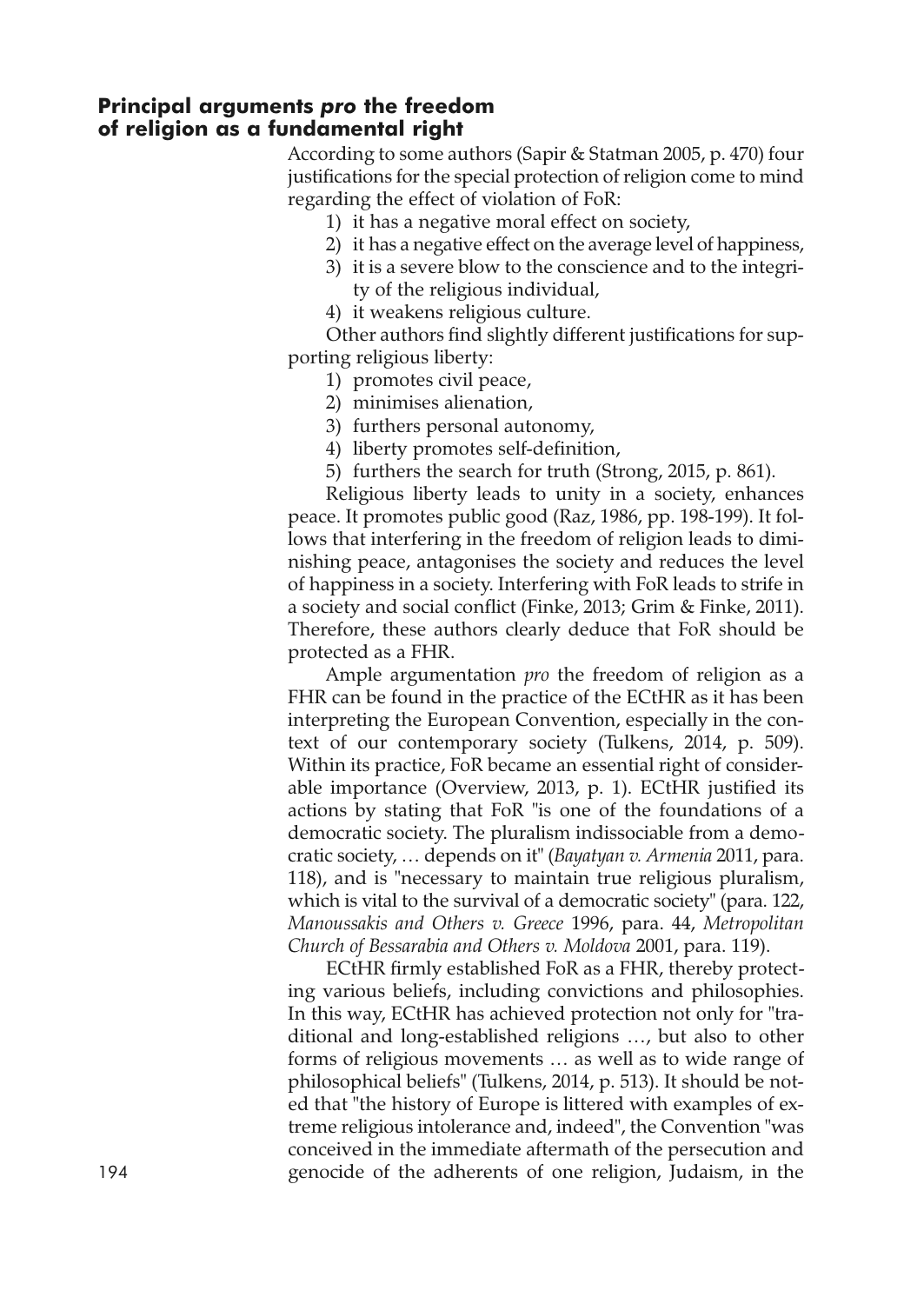STANIČIĆ, F.: DOES RELIGIOUS...

#### **DISCUSSION**

hope that it would help to prevent such an atrocity ever taking place again. For many believers, religious faith is central to their existence and their most important defining characteristic." ECtHR justifiably stresses in its jurisprudence "the duty of the State as a guarantor of pluralism and the fundamental nature of the rights to freedom of belief and freedom to manifest religion" (White & Overy, 2006, pp. 423-424).

I will focus primarily on the "derived right" argument, but I will also critically examine other principal (as I see them) arguments *contra* the FoR as a FHR: the 'non-existence of God' argument, and the 'breach of equality' argument.

I will use one argument *pro* the FoR as a FHR which I call the "risk" argument. Because of the fact that FoR constitutes an inalienable right, any violation of that right is prone to cause disturbances, violence and strife in society. This is one of the principal arguments that FoR is and should be protected as a FHR. In the words of Sparer, FoR is a part of our potential, what we might be as living persons.

It should also be explained that one of the main arguments *pro* the FoR as a FHR which warrants special protection is the fact that FoR can get into conflict with other, indisputably FHRs. If FoR is not a FHR in its own right, then it has a "lower" legal standing in comparison to undisputable FHRs, for example, the right to expression. In case of a clash between FoR and "real" FHRs which are constitutionally protected, such a clash can have only one outcome.

First, I will critically examine the "non-existence of God" argument. It is said that FoR doesn't warrant special protection because it is not possible to show, sufficiently, that interests of believers are threatened on the basis that the existence of God cannot be proved. As Himma puts it, "there is no consensus that any of the arguments for God's existence actually provide some evidence for believing that God exists. … there is insufficient evidence to believe that God exists. … there is insufficient evidence that people have an interest in avoiding hell that can actually be threatened in a manner that warrants legal protection by a special fundamental right" (Himma, 2014, p. 32). Himma does not stand on the position that FoR should not be protected at all, but argues that it is sufficiently protected by other FHRs.

Religious beliefs belong to fundamental convictions (according to Dent as quoted in Sapir & Statman, 2005, p. 475) "through which their holders retain a sense of their moral integrity and decency as people". As ECtHR puts it, religious and philosophical beliefs concern individuals' attitudes towards religion, an area in which even subjective percep-195 tions may be important (*Mansur Yalçın and Others v. Turkey*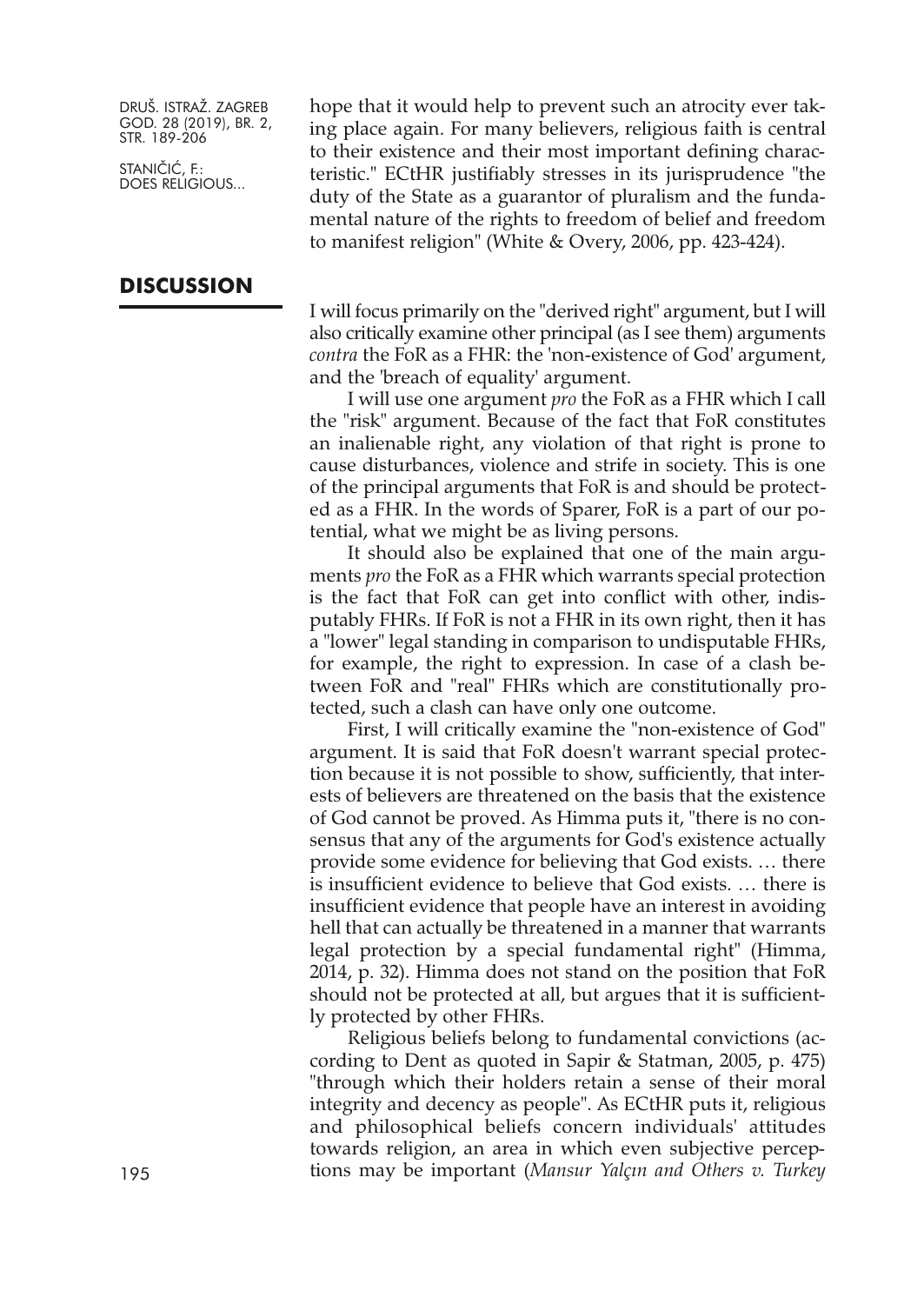STANIČIĆ, F.: DOES RELIGIOUS... 2014, para. 70). The State's duty of neutrality and impartiality is incompatible with any power on the State's part to assess the legitimacy of religious beliefs or the ways in which those beliefs are expressed (*Manoussakis and Others v. Greece*, para. 47, *Hasan and Chaush v. Bulgaria*, 2000, para. 78; and *Fernández Martínez v. Spain*, 2014, para. 129) or to dictate which beliefs are valid and which are not.

Religious convictions are so important to people that we can observe them as a part of their identity. FoR is a universal value since we all feel the wrongness in making someone change his or her religion or suffer the loss of a right. I find this not to be so with all other convictions. Namely, researchers have shown that, for example, in India, the failure to protect minority religions has resulted in restrictions being imposed by other groups as well as periodic violence resulting from attempts to impose or resist such restrictions (Finke, 2013, p. 304).

Another reason why I argue that the "non-existence of God" argument is not valid is that it disregards non-theistic religions. Some religions, such as Buddhism, Daoism or Confucianism are characterised by their disregard of gods. "These creeds maintained that the superhuman order governing the world is the product of natural laws rather than of divine wills and whims" (Harari, 2014, p. 204). For example, in the teachings of Siddhartha Gautama, "suffering arises from craving; the only way to be fully liberated from suffering is to be fully liberated from craving; and the only way to be liberated from craving is to train the mind to experience reality as it is" (Harari, 2014, p. 395). Therefore, for such a religion, the existence or non-existence of God is irrelevant, which is why this argument falls short from proving that, because God doesn't exist, FoR does not deserve special status, although one could argue that such religions could be protected by the right to freedom of conscience. However, I will show that that is not the case.

The claim that giving FoR a special status does not sit well with the principle of equality is a claim often made in literature (for references see Horwitz, 2014, pp. 1228-1229). Rawls states that "the state can favor no particular religion and no penalties or disabilities may be attached to any religious affiliation or lack thereof. The notion of a confessional state is rejected. The law protects the right of sanctuary in the sense that apostasy is not recognized, much less penalized, as a legal offense, any more than is having no religion at all. In these ways the state upholds moral and religious liberty. … the state must be understood as the association consisting of equal citizens. It does not concern itself with philosophical and religious doctrine but regulates individuals' pursuit of 196 their moral and spiritual interests in accordance with princi-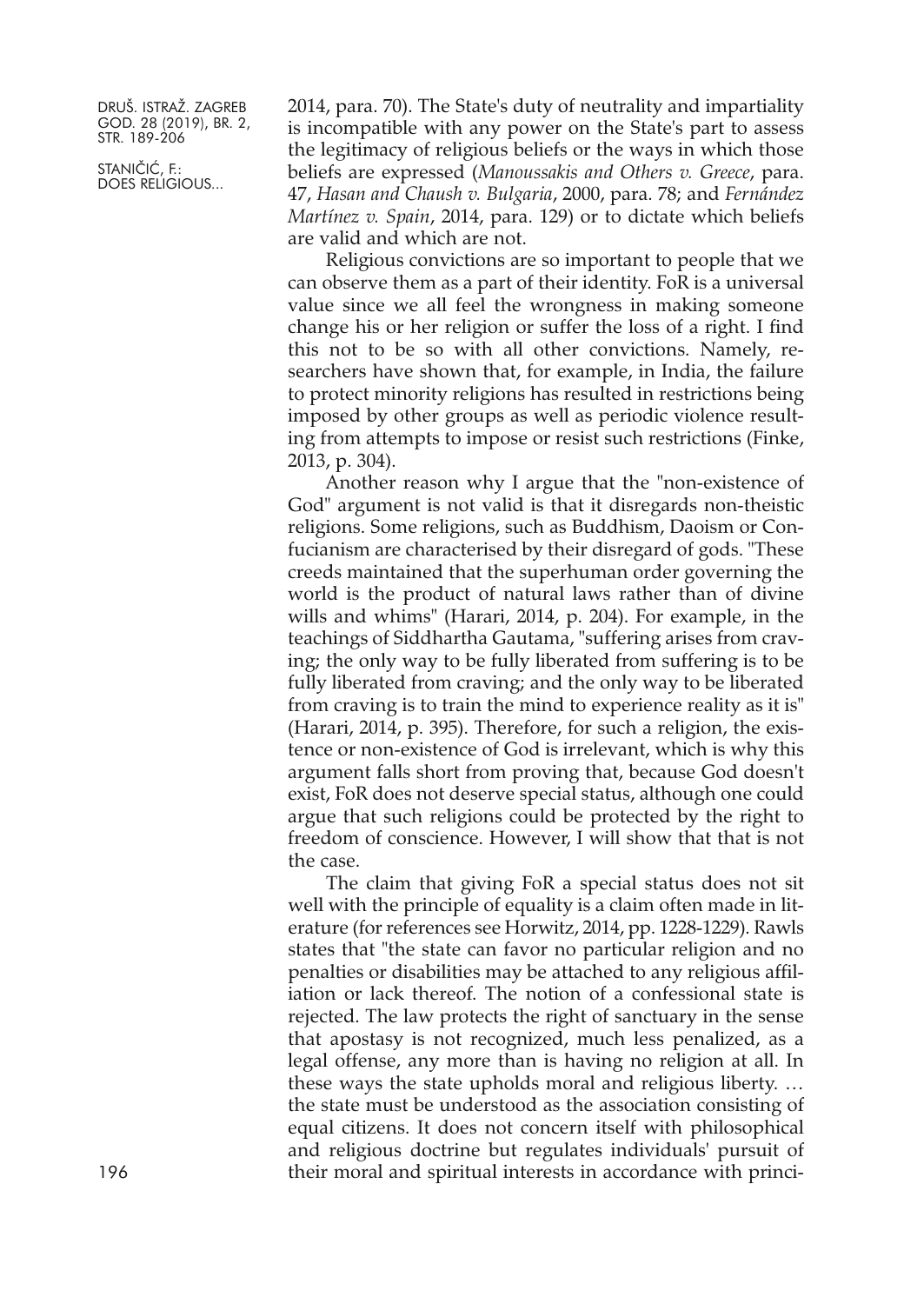STANIČIĆ, F.: DOES RELIGIOUS... ples to which they themselves would agree in an initial situation of equality" (Rawls, 1999, p. 186).

Other authors have seen this as a trend toward radical "secular egalitarianism" that threatens religious freedom as we know it (Smith, 2014). It was also pointed out that "the traditional liberal conception according to which a fair society is one in which we all have the same set of rights is only plausible under a certain presupposition, namely that the state is neutral with respect to the interests of different cultural (hereunder religious) groups. The state is assumed – by the traditional liberal egalitarian – to be culturally and religiously blind. The problem according to Kymlicka is that this presupposition is not satisfied in actual multi-cultural and multi-religious liberal societies. Actual liberal states have always implemented policies aimed at bolstering and securing a certain "societal culture". Such policies – what Kymlicka calls "nation- -building policies" – have imposed things like a common language, common educational policies, common national symbols, state holidays and national media. … These policies have implicitly or explicitly reflected the majority culture's symbols, customs and values. The typical liberal state is, thus, in actual fact far from culturally and religiously neutral" (Binderup, 2007, pp. 96, 97).

FoR should not be seen as a danger to equality but as a means to preserve equality (similar in Rawls, 1999, p. 192). As Sapir puts it, FoR can be seen as a "measure aimed to guarantee the survival of minority cultures" (Sapir, 1999, p. 634) by ensuring that they are given equal treatment within the society in which they live. However, he argues that this right must be limited to the instances where the damage to the religious culture is significant and direct, and where the price to be paid by the majority is not high.

It is important also to note that, especially in the jurisprudence of the ECtHR, FoR is not only reserved for religious, theistic beliefs, but also for nontheistic and philosophical convictions. If one argues that granting FoR a special status violates the principle of equality (Sapir & Statman, 2005), he forgets that this can result in growing conflicts between secular and religious society. For example, how would a situation in which the freedom of press were to inevitably offend religious beliefs on a greater scale be resolved? Or a situation in which, using the FHR to association, the internal organisation of a religious community were to be, against its rules, altered? "Essentially, the argument is that it is unfair – from an egalitarian point of view – that members of minority cultures should incur large costs of assimilation to the societal culture that are not incurred by members of the majority culture. Minority rights 197 are to be seen as compensations for these added costs in the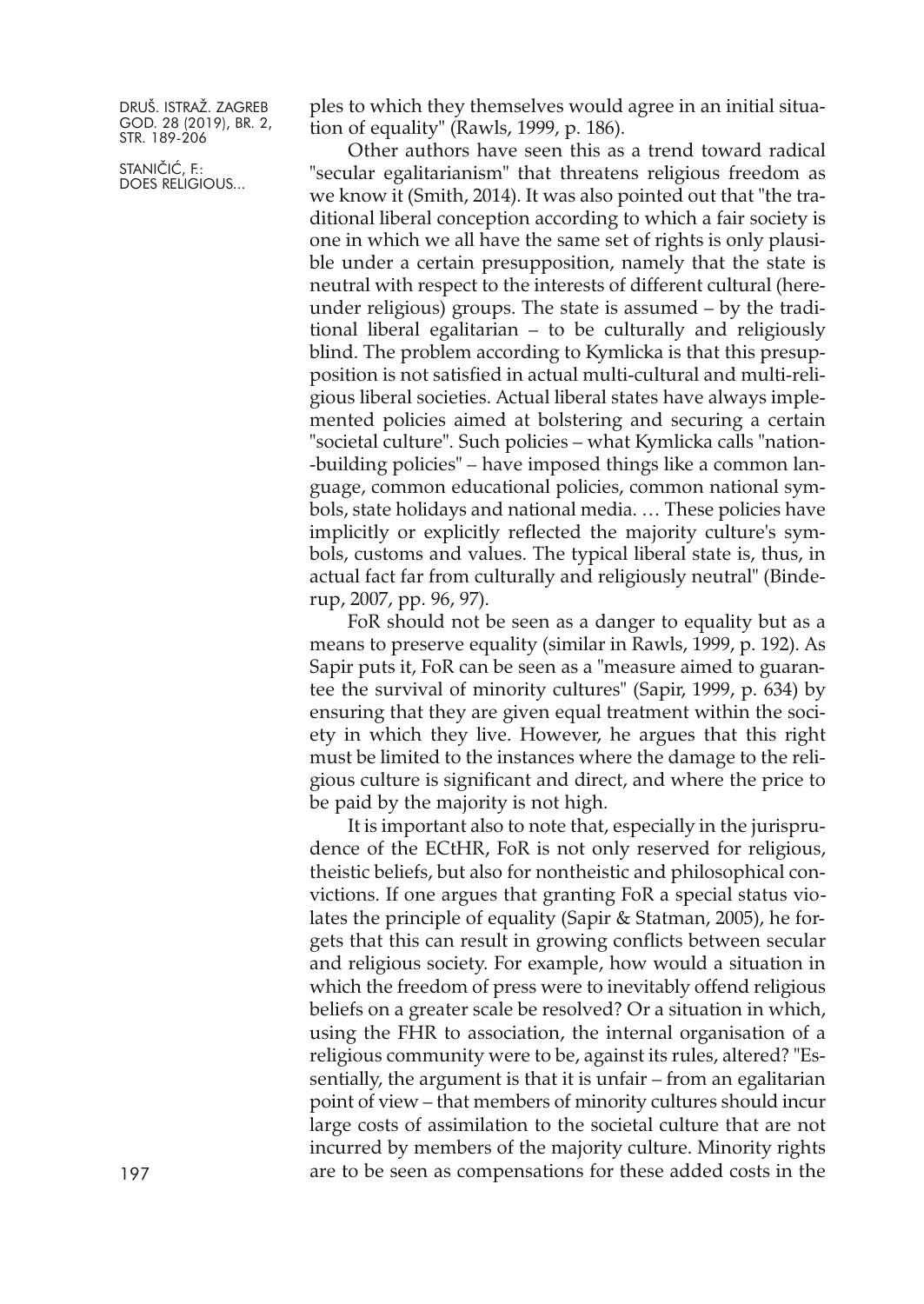STANIČIĆ, F.: DOES RELIGIOUS... name of equality" (Binderup, 2007, p. 97). The argument then goes that, "since members of minority cultures typically have much less chance of having their "cultural interests" satisfied than members of the majority culture, a liberal state ought to grant minority rights and adopt policies that seek to make actual opportunities more equal" (Binderup, 2007, p. 98).

If we do not attain FoR fundamental status, then any undisputedly FHR prevails in every instance. We can very well see that, while respecting the principle of equality, the state would instigate ever growing conflict between secular and religious society. In essence, in doing so, it would create the situation it was trying to avoid. It is important to note that I am not suggesting that FoR has to have precedence in all instances. If you grant certain rights to religious groups it is possible to antagonise secular society. That is why the balance of interests must be achieved where there is a possibility of a conflict of rights. This goal is not easily reached as it is always difficult to check whether the right balance has been struck (Tulkens, 2014, p. 522). But, in doing so, we are ensuring that an equilibrium between sometimes conflicting rights exists, ensuring the melting down of various conflicts. If granting FoR the status of a special right helps in achieving this goal, then it would warrant it on that basis alone. However, sometimes it is impossible to put various rights in a hierarchy and that is why the aim should be to achieve "mutual concessions" to "delay the inexorable sacrifice until the last" moment, therefore fostering "solutions that preserve the two conflicting rights to the maximum rather than simply finding a point of balance between them" (Tulkens, 2014, p. 526). But, even this path suggests the existence of rights of the same level, or the dilemma would not exist.

The argument *contra* the FoR as a FHR I find to be most credited is the one that it is a derived right. If that is so, and FoR truly can, in essence, be successfully protected by more basic rights, there really would be no need for protecting it as a FHR. Chiassoni states that the "notion of religious freedom can be made more precise by regarding it as conceptually dependent on two more basic freedoms: freedom of thought and freedom of conscience. Religious freedom can be characterised as the specification of the liberal freedom of thought and the liberal freedom of conscience in relation to religious matters. … The ontology, epistemology, cosmology, and eschatology of theistic and non-theistic religions are protected by religious freedom as a specification of freedom of thought; the moral, dress, food, ritual and worship codes of theistic and non-theistic religions may be considered as being protected, instead, by religious freedom as a specification of 198 freedom of conscience" (Chiassoni, 2016, p. 30).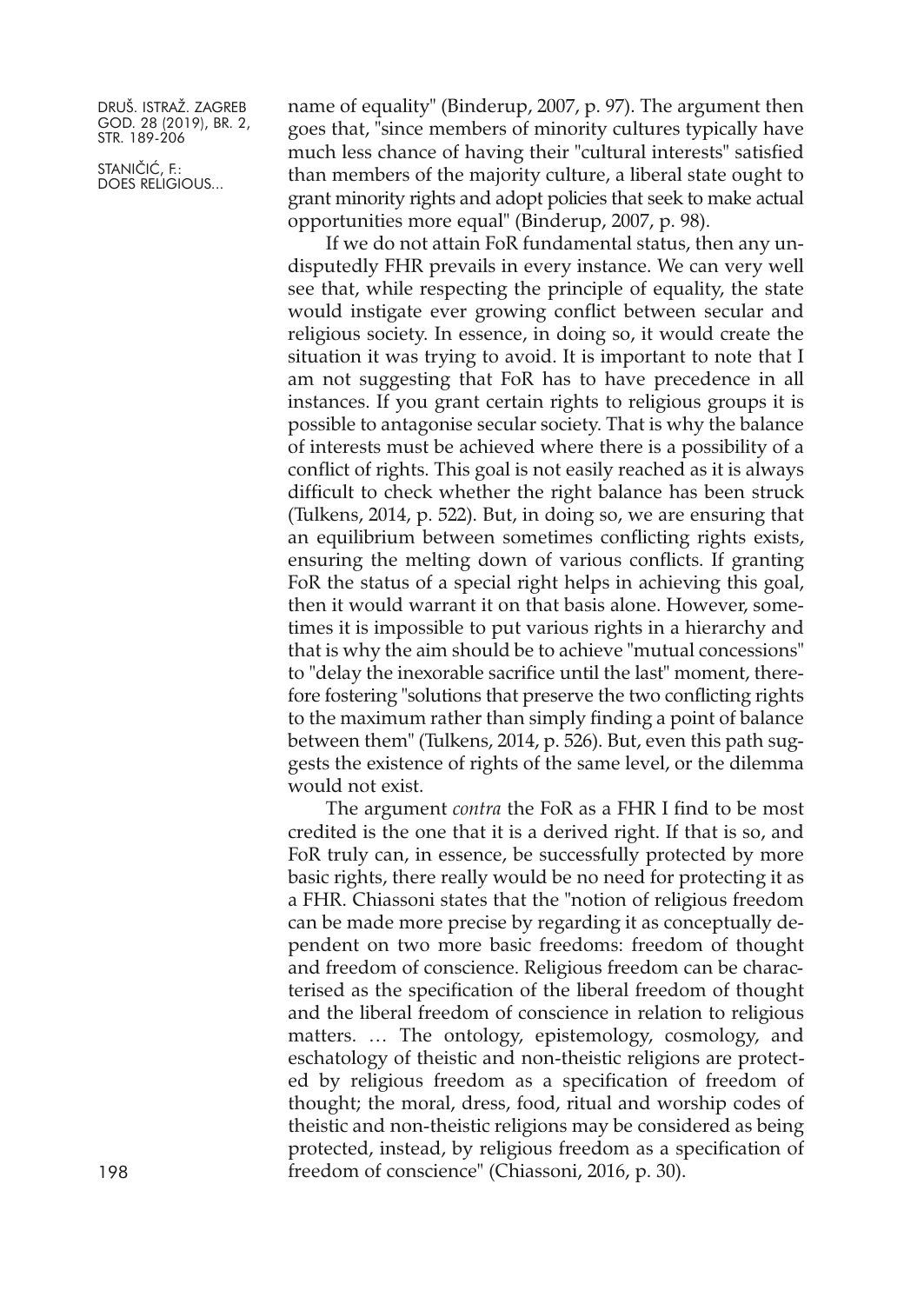STANIČIĆ, F.: DOES RELIGIOUS...

I will contrast FoR with the a "real" FHR to show whether all aspects of FoR can be truly "covered" by them.

Maybe the hardest to distinguish is the freedom of conscience and FoR. Some argue that it is highly unlikely that any court will extend protection to any belief or practice that "an individual might consider important or valuable, but not obligatory," and that does not have some connection to moral duty (Moon, 2005, p. 215). Namely, religion is not simply a personal choice or preference. It is deeply rooted, and tied to the individual's social or cultural membership. It shapes the individual's understanding of himself and the world (Moon, 2005, p. 219). Religious beliefs belong to fundamental convictions through which their holders retain a sense of their moral integrity and decency as people, and are so important to people that we can observe them as a part of their identity. However, "the notion of conscience refers also to a person's innermost normative beliefs; those that constitute his or her personal identity". If something touches on central personal principles, it is a matter of conscience (Sapir & Statman, 2005, p. 472). Of course, not all innermost normative beliefs are religious, and nonreligious people have their own set of convictions. This concept of conscience is "essentially individual and subjective" (Sapir & Statman, 2005, p. 473). Therefore, it is not possible to clearly divide the FoR and the freedom of conscience. That is why Chiassoni sees FoR as the specification of the liberal freedom of thought and the liberal freedom of conscience in relation to religious matters (Chiassoni, 2016). Despite the similarities between religious freedoms and other liberties, the enforcement of religious freedoms is frequently complicated by the distinctive relationship religion holds with the larger society (Finke, 2013, p. 310).

This brings us to the question, why is the violation of freedom of conscience that occurs when FoR is violated more disturbing – and therefore requires greater protection – than the violation of freedom of conscience in other contexts (Sapir & Statman, 2005, pp. 476, 477)? Of course, there are answers to this question. McConnell (according to Sapir & Statman, 2005, p. 477) answers that there is a difference between conscientious decisions whose source is religious and arise from subjugation to God's command (they lie outside man's range of control), and those whose source is not as they arise from voluntary choice. I find this answer inadequate because trying to answer the question regarding the strength of various convictions resembles the proverbial question about the number of angels that can stand on a tip of a needle – we do not know. But, one can argue that other – nonreligious beliefs – and their violation, did not cause such violent conflicts such as those 199 caused by violations of FoR. Suppressing religious beliefs has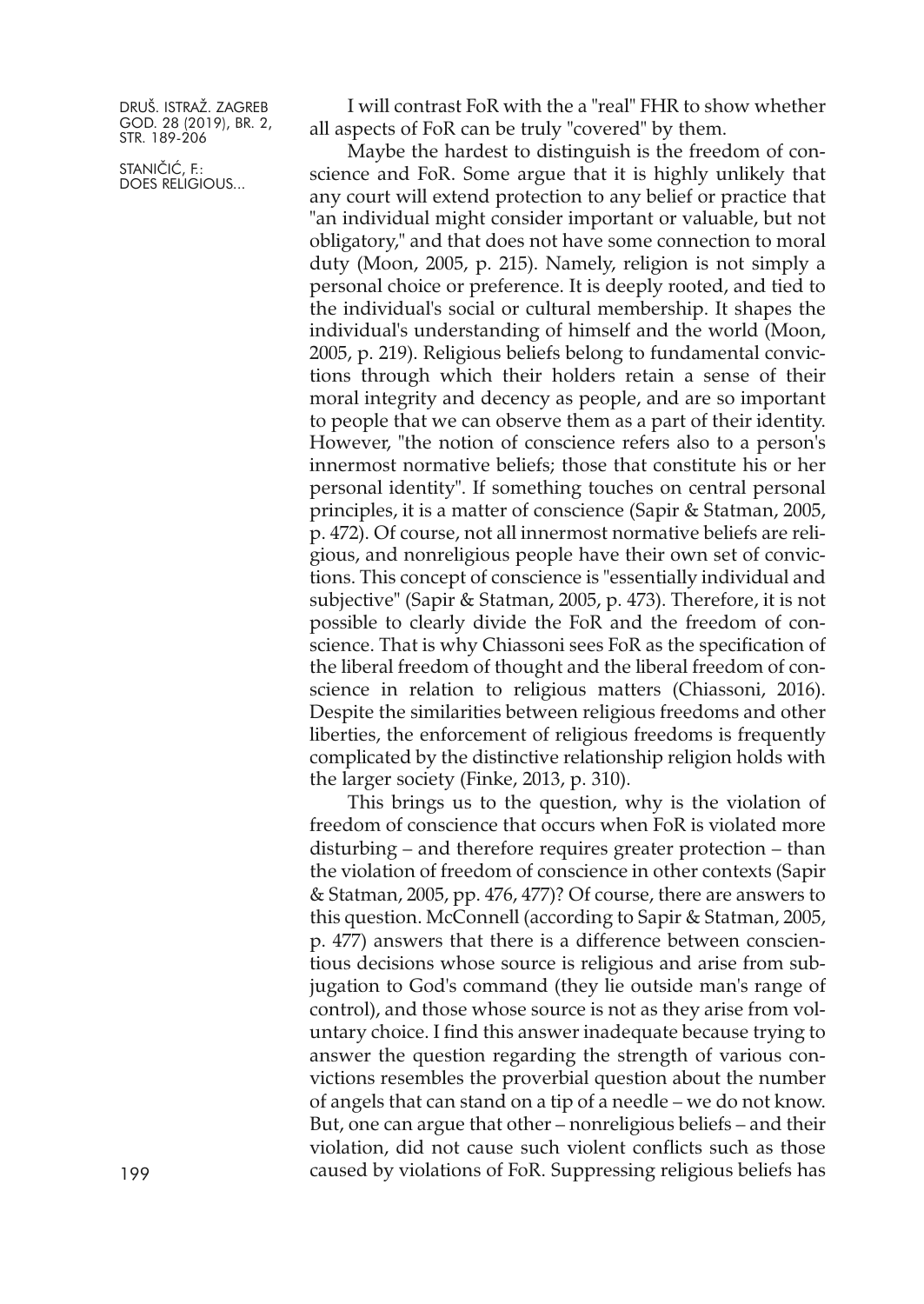STANIČIĆ, F.: DOES RELIGIOUS... a documented tendency to provoke violence and wars. Sometimes, "religious restrictions are justified as a necessity for curbing violence and maintaining public order, but research finds just the opposite. Social conflict is often a consequence of increased religious restrictions" (Finke, 2013, p. 306). Secondly, "religious freedoms serve to defuse potential violence and the increased restrictions are associated with increased violence. Restrictions often provide the very conditions needed for religious social conflicts to occur" (Finke, 2013, p. 310). That is why it is important to note that granting FoR special status is, often, in the public interest as it prevents strife and violent conflicts. There is strong empirical support for the proposition that human rights compliance in general, and religious freedom compliance in particular, expand the prospects for peace (Little, 2016, p. 1220; Grim & Finke, 2011). Grim & Finke found that "violent religious persecution and conflict rise as government and social restrictions on religion increase (Grim & Finke, 2011, p. 212). They have also demonstrated "the pacifying consequences of religious freedoms … when social and government restrictions on religion are reduced, violent religious persecution is reduced" (Grim & Finke, 2011, p. 210.). Again, I am not suggesting that FoR is an absolute right because of the "risk" argument. If you grant certain rights to religious groups, it is possible to antagonise secular society. That is why the state can limit FoR, for example, for the protection of public health, morals or for the protection of the rights and freedoms of others.

However, FoR has at least three aspects. It consists of freedom of religious belief, freedom of religious practice and the right not to be discriminated against. Contrasting FoR to freedom of expression is possibly the most important in this matter. We can see it as a "potential gag on expression" (Evans, 2014, p. 537) or one can see expression as a tool for "pedalling distressingly hurtful comments or attitudes" (Evans, 2014, p. 538). When we see the jurisprudence of the ECtHR, we can see that it found, in its *Kokkinakis* judgement, that the intersection of the FoR "and the freedom of expression constitutes a fact that both rights are of value and should be enjoyed to the fullest extent possible without negatively impacting the enjoyment of the rights of others" (Evans, 2014, pp. 543-544). This line of reasoning is also affirmed by the UN Human Rights Committee in its General Comment No. 34 on the freedom of expression: "Prohibitions or displays of lack of respect for a religion or other belief system, including blasphemy laws, are incompatible with the Covenant."

However, that is often not possible. Namely, the ECtHR 200 recognises that the peaceful enjoyment of FoR "by adherents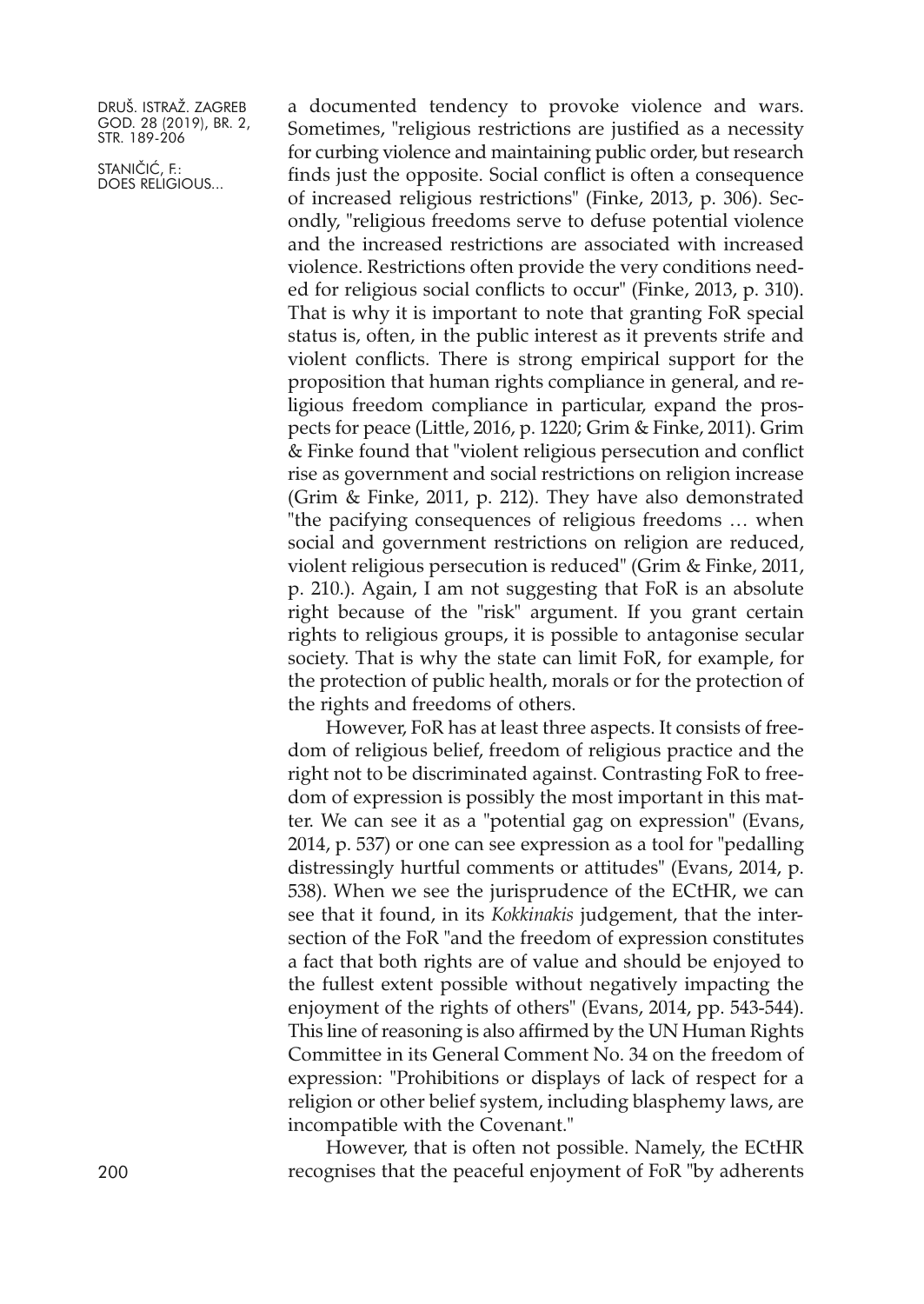STANIČIĆ, F.: DOES RELIGIOUS... of religious faiths at the very least may justify a State in taking action against the dissemination of expression that is, in respect to objects of veneration, gratuitously offensive to others and profane." (Murdoch 2012, p. 71).

FoR is not an absolute right. Sometimes, the State has to balance the interests of individuals and society as a whole. Often, these two rights contradict each other. If we said that freedom of expression is a FHR, and the FoR is not, that would mean that, in the case of contradiction, it would have to give way to freedom of expression in every instance. I find this line of reasoning faulty. Namely, FoR is a powerful tool in defending minority rights. There has to be a "balancing of interests" and only in cases which would, according to the ECtHR, meet a "pressing social need", protecting the rights and freedoms of others, should the freedom of expression gain the upper hand regarding the FoR. This can also be seen as a way a struggle between religion and the secular may occur, which can also add tensions in a society. Therefore, the State and the ECtHR must make a choice of priorities (Tulkens, 2014, pp. 524-525). Careful line drawing is needed to ensure that the goal of pluralism is not defeated by the measure adopted (Murdoch, 2007, p. 52). The right to FoR takes precedence regarding the right of expression especially when the damage to religious minorities and their culture could be significant and direct. However, this still leaves the question whether this would apply if the price to be paid by the majority were high. Sapir & Statman argue that it would not (2005, p. 484). If we observe the judgement *S.A.S. v. France*, we will see that the ECtHR adopted a new approach under which the limitation ground of "the rights and freedoms of others" now includes "respect for the minimum set of values in an open and democratic society", in particular *vivre ensemble* (*S.A.S. v. France* 2014, para. 121; Erlings, 2015). The US Supreme Court discussed a similar problem in several cases: *Lyng v. Northwest Indian Cemetery Protective Association* (485 U.S. 439 1988), *Employment Division, Department of Human Resources of Oregon v. Smith* (494 U.S. 872 1990), *Lamb's Chapel v. Center Moriches Union Free School District* (508 US 384 1993), *Rosenberger v. Rector and Visitors of the University of Virginia* (515 US 819 1995). The Court has held that religious expression can find protection under rules prohibiting "viewpoint" discrimination under the Free Speech Clause of the First Amendment, and the justices have sometimes preferred applying freedom of speech to freedom of religion. From the abovementioned, I conclude that FoR cannot be derived from freedom of expression. Also, the "right to culture" as drafted by Sapir (1999) is 201 not recognised and does not cover all aspects of FoR because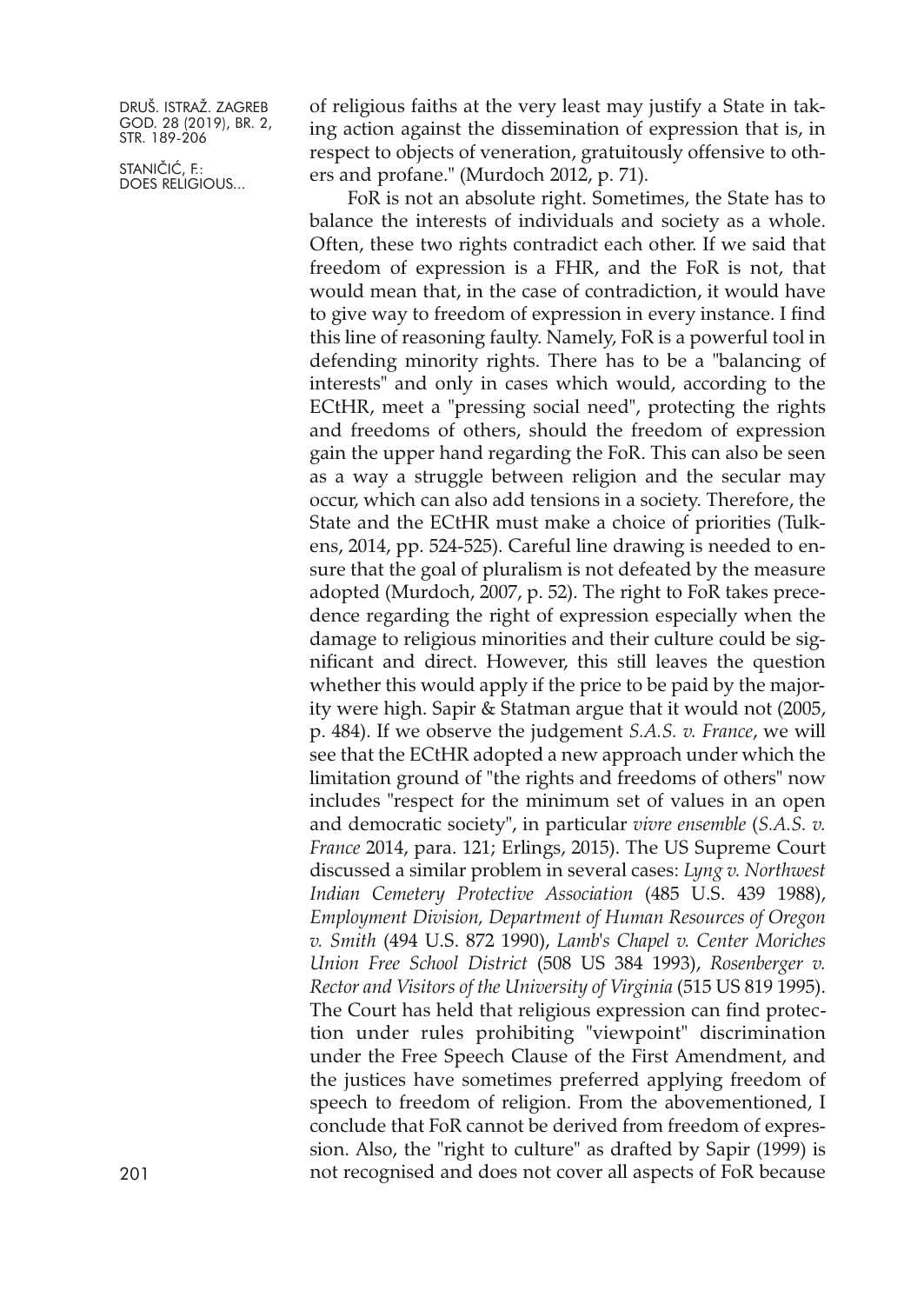STANIČIĆ, F.: DOES RELIGIOUS... it is limited to threats to "religious life, usually within a geographic area in which the religious minority represents a majority." (Sapir & Statman 2005, p. 507).

If we observe closely, FoR cannot be derived (and protected) from freedom of association. According to the ECtHR's jurisprudence, FoR has precedence over the right of association. As ECtHR puts it, "religious communities traditionally and universally exist in the form of organised structures. Where the organisation of the religious community is at issue, Article 9 of the Convention must be interpreted in the light of Article 11. … the right of believers to freedom of religion encompasses the expectation that the community will be allowed to function peacefully, free from arbitrary State intervention. The autonomous existence of religious communities is indispensable for pluralism in a democratic society and is an issue at the very heart of the protection which Article 9 affords. It directly concerns not only the organisation of these communities as such but also the effective enjoyment of the right to freedom of religion by all their active members. Were the organisational life of the community not protected by Article 9, all other aspects of the individual's freedom of religion would become vulnerable…" (*Sindicatul "Păstorul cel Bun" v. Romania* 2013, para. 136).

In accordance with the principle of autonomy, the State is prohibited from obliging a religious community to admit new members or to exclude existing ones. Similarly, Article 9 of the Convention does not guarantee any right to dissent within a religious body; in the event of a disagreement over matters of doctrine or organisation between a religious community and one of its members, the individual's FoR is exercised through his freedom to leave the community (*Sindicatul "Păstorul cel Bun" v. Romania* 2013, para. 136). From this judgement one can see that the right to FoR and the right to association can come into conflict in which case FoR prevails over the freedom of association as ECtHR ruled in its practice.

Furthermore, putting the right to association on a higher level than FoR could cause a complete change of certain religious communities and their internal organisation, against their will. For example, how would the ban of ordaining women in the Catholic Church survive? Such a situation would result in a profound, obligatory change which the state would enforce (if there were women who wanted to be ordained and objected that their right to association was being violated).

Associations have to implement democratic interior structure. Some religions do not recognise the right of its 202 members to a democratic structure. If the state were to make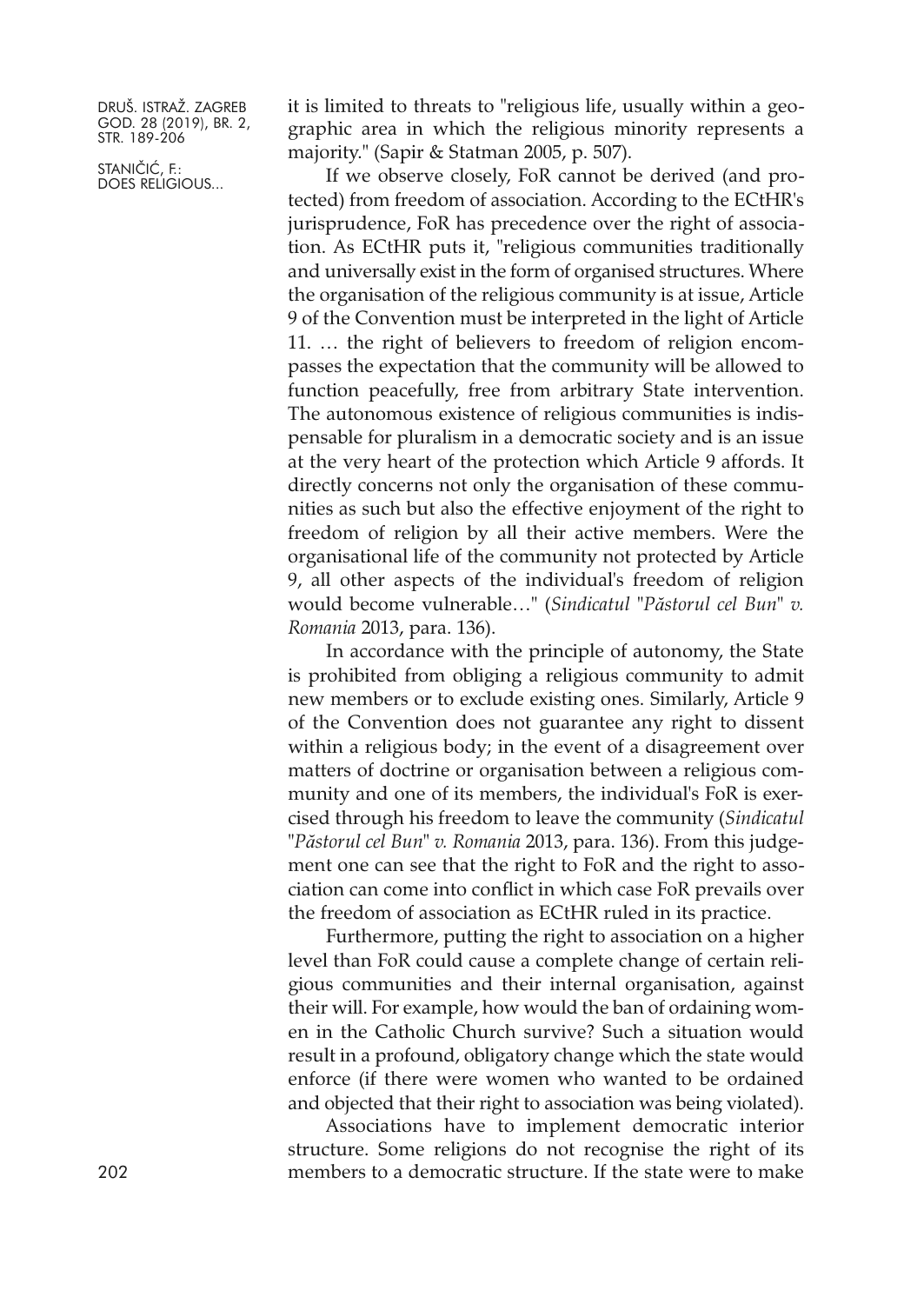STANIČIĆ, F.: DOES RELIGIOUS... such religions change their internal structure, it is clear that the affected religious community would oppose such action. Such considerations are likely to cause strife in society, especially between its secular and religious forces, and on the other hand, harder rapprochement of various religious groups defending their rights, thus causing further rift between the secular and religious parts of society.

In order to further demonstrate that FoR cannot be derived from other FHRs, I would like to give an example of one right that is considered "usual" and is widely observed. Without acknowledging FoR the status of a FHR, one could not protect that right calling on other FHRs such as the right to expression, conscience or association. The right in question is the right not to work on a religious holiday. It does not matter whether we take Christmas, Eid al-Fitr, Hanuka or some other great religious holiday, the members of a religion who live in a society where FoR constitutes a FHR, have the right to demand that they are exempt from work on that day. This right cannot be derived from other FHRs as it is clearly religious in origin.

"By the seventh day God completed His work which He had done, and He rested on the seventh day from all His work which He had done. Then God blessed the seventh day and sanctified it, because in it He rested from all His work which God had created and made." (Genesis 2:2,3).

One could claim that this right could be drawn from the right to conscience (like, for example, conscientious objection regarding military service), but I would nevertheless point out that, one can, within their rights, claim that military service is against their philosophical convictions and invoke the right of conscience (although this right is "covered" by freedom of religion as it is a "precious tool for atheists, agnostics, sceptics and those who do not have any relation towards faith"). It is true, as I stated supra, that the right of conscience and FoR are the most difficult to separate. However, I find that freedom of conscience cannot be used to request exemption from work on some day as any individual could make another request and the freedom of conscience does not stretch that far, as religion is not simply a personal choice or preference, which conscience can be. If we acknowledged that this right could be drawn from freedom of conscience, then every individual would be entitled to request not to work on any given day, claiming that their conscience demands it.

We can clearly see that not all aspects of FoR can possibly be derived, and protected, through other more "basic" rights. Therefore, FoR deserves special status as a FHR in its own right. 203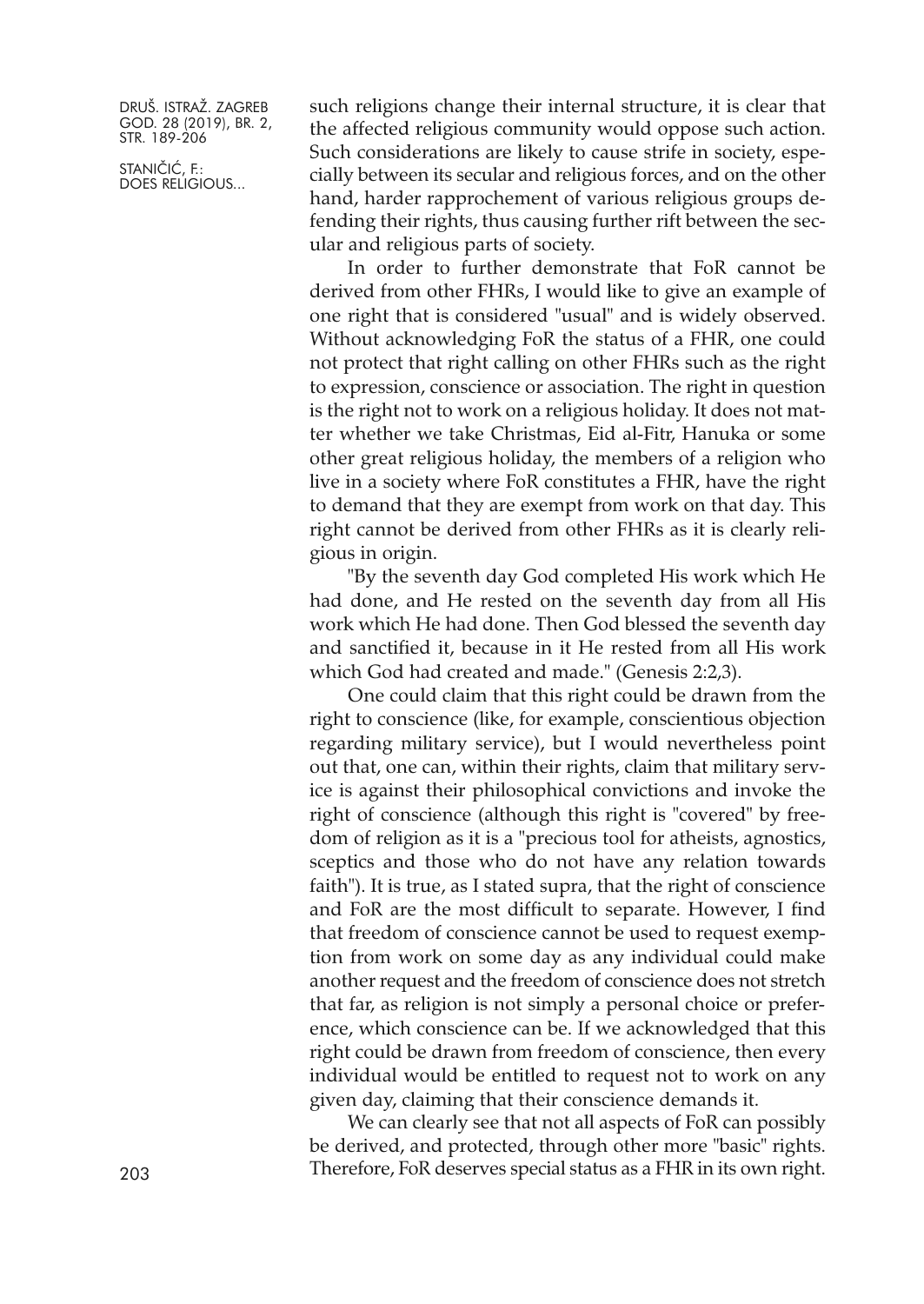#### **CONCLUSION**

Some scholars argue, using various arguments, that FoR does not warrant special protection. Among those arguments I found that the one regarding FoR as a derived right is most interesting and most valid for research. If FoR could really be derived from more basic rights, there would be no justification for awarding it such high legal status. That is why I compared FoR with other FHRs from which it could perhaps be derived and protected. I argue that it cannot be derived (protected) from other FHRs such as freedom of conscience, expression and association even when put together. As I have previously ruled out the "non-existence of God" argument and the "breach of equality" argument, FoR should be protected as a FHR. Religious freedoms "rely on the same institutions as other human rights for support and protection, but religions hold distinctive and complex relationships with the state and the larger culture" (Finke, 2013, p. 310). Of course, this does not mean that FoR is absolute. The ECtHR's case law is abundant in this regard (*Dahlab v. Switzerland* 2001; *Kalaç v. Turkey* 1997; *X X v. the United Kingdom* 1978; *S.A.S. v. France*). It is the duty of the State to make a decision balancing the interests of all involved and the public interest.

#### **REFERENCES**

Binderup, L. (2007). Liberal equality – from minority rights to the limits of tolerance. In L. Binderup, & T. Jensen (Eds.), *The Rights and Plights of Religious Minorities* (pp. 95–109). Odense: University of Southern Denmark.

Chiassoni, P. (2016). Protecting freedom of conscience in a constitutional state. *Diritto e questioni pubbliche, 16*(2), 21–50.

Dworkin, R. (2013). Religion without God. Harvard: Harvard University Press.

Erlings, E. (2015). The Government did not refer to it: SAS v France and Orde Public at the European Court of Human Rights. *Melbourne Journal of International Law, 16*(2), 3–22.

European Court of Human Rights, Research division (2013). *Overview of the Court's case law on freedom of religion, Council of Europe.* Available at [http://www.echr.coe.int/Documents/Research\\_report\\_](http://www.echr.coe.int/Documents/Research_report_religion_ENG.pdf) [religion\\_ENG.pdf](http://www.echr.coe.int/Documents/Research_report_religion_ENG.pdf)

Evans, M. D. (2014). And should the first be last? *Brigham Young University Law Review, 3*, 531–546.

Finke, R. (2013). Origins and consequences of religious freedoms: A global overview. *Sociology of Religion, 74*(3), 297–313. [https://doi.org/](https://doi.org/10.1093/socrel/srt011) [10.1093/socrel/srt011](https://doi.org/10.1093/socrel/srt011)

Grim, B. J., & Finke, R. (2011). *The price of freedom denied: Religious persecution and conflict in the twenty-first century*. Cambridge: Cambridge University Press.

Harari, Y. N. (2014). *Sapiens: A brief history of humankind*. Signal: Mc-204 Clelland & Stewart.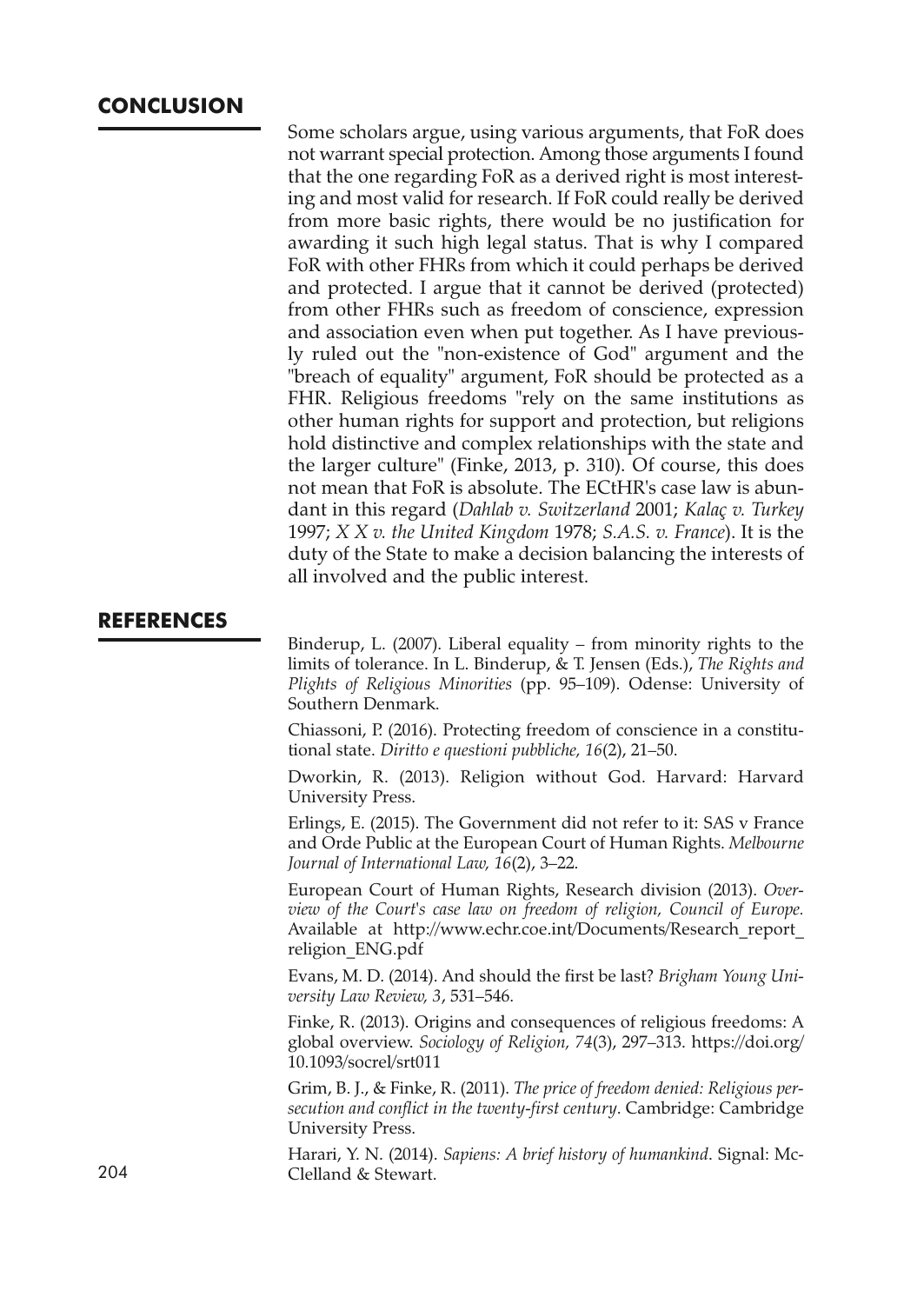STANIČIĆ, F.: DOES RELIGIOUS... Himma, K. E. (2014). *Why religious freedom does not warrant protection by a special right.* Available at [http://papers.ssrn.com/sol3/papers.cfm?](http://papers.ssrn.com/sol3/papers.cfm?abstract_id=2635930) abstract  $id=2635930$ .

Horwitz, P. (2014). A troublesome right: The 'law' in Dworkin's treatment of law and religion. *Boston University Law Review, 94*(4), 1225–1240.

Leiter, B. (2008). Why tolerate religion. *Constitutional Commentary, 25*(1), 1–27.

Leiter, B. (2013). *Why tolerate religion.* Princeton: Princeton University.

Little, D. (2016). Human rights, religious freedom, and peace. *Brigham Young University Law Review, 1*, 1215–1235.

Moon, R. (2005). Religious commitment and identity: Syndicat Northcrest v. Amselem. *Supreme Court Law Review, 29*, 201–220.

Murdoch, J. (2007). *Freedom of thought, conscience and religion*. Council of Europe. Available at <https://rm.coe.int/168007ff4f>

Murdoch, J. (2012). *Protecting the right to freedom of thought conscience and religion under the European Convention on Human Rights*. Strasbourg: Council of Europe.

Raz, J. (1986). *The morality of freedom*. Oxford: Clarendon Press.

Rawls, J. (1999). *A theory of justice.* Cambridge: Harvard University Press.

Sapir, G. (1999). Religion and state: A fresh theoretical start. *Notre Dame Law Review, 75*(2), 579–652.

Sapir, G., & Statman, D. (2005). Why freedom of religion does not include freedom from religion. *Law and Philosophy, 24*(5), 467–508. <https://doi.org/10.1007/s10982-004-2895-8>

Smith, S. D. (1991). The rise and fall of religious freedom in constitutional discourse. *University of Pennsylvania Law Review, 140*(1), 149–240. <https://doi.org/10.2307/3312322>

Smith, S. D. (2014). *The rise and decline of American religious freedom*. Harvard: Harvard University Press.

Sparer, E. (1984). Fundamental human rights, legal entitlements, and the social struggle: A friendly critique of the critical legal studies movement. *Stanford Law Review, 36*(1/2), 509–574. [https://doi.org/10.](https://doi.org/10.2307/1228691) [2307/1228691](https://doi.org/10.2307/1228691)

Strong, S. I. (2015). Religious rights in historical, theoretical and international context: Hobby Lobby as a jurisprudential anomaly? *Vanderbilt Journal of Transnational Law, 48*(3), 813–889.

Strong, S. I. (2017). *Transforming religious liberties: A new theory of religious rights for national and international law systems*. Cambridge: Cambridge University Press. <https://doi.org/10.1017/9781316832097>

Tiedemann, P. (2015). Is there a human right to freedom of religion? *Human Rights Review 16*(2), 83–98. [https://doi.org/10.1007/s12142-014-](https://doi.org/10.1007/s12142-014-0342-2) [0342-2](https://doi.org/10.1007/s12142-014-0342-2)

Tulkens, F. (2014). Freedom of religion under the European convention on human rights: A precious asset. *Brigham Young University Law Review, 3*, 509–530.

White, R., & Overy, C. (2006). *The European convention on human rights*. 205 New York: Oxford University Press.